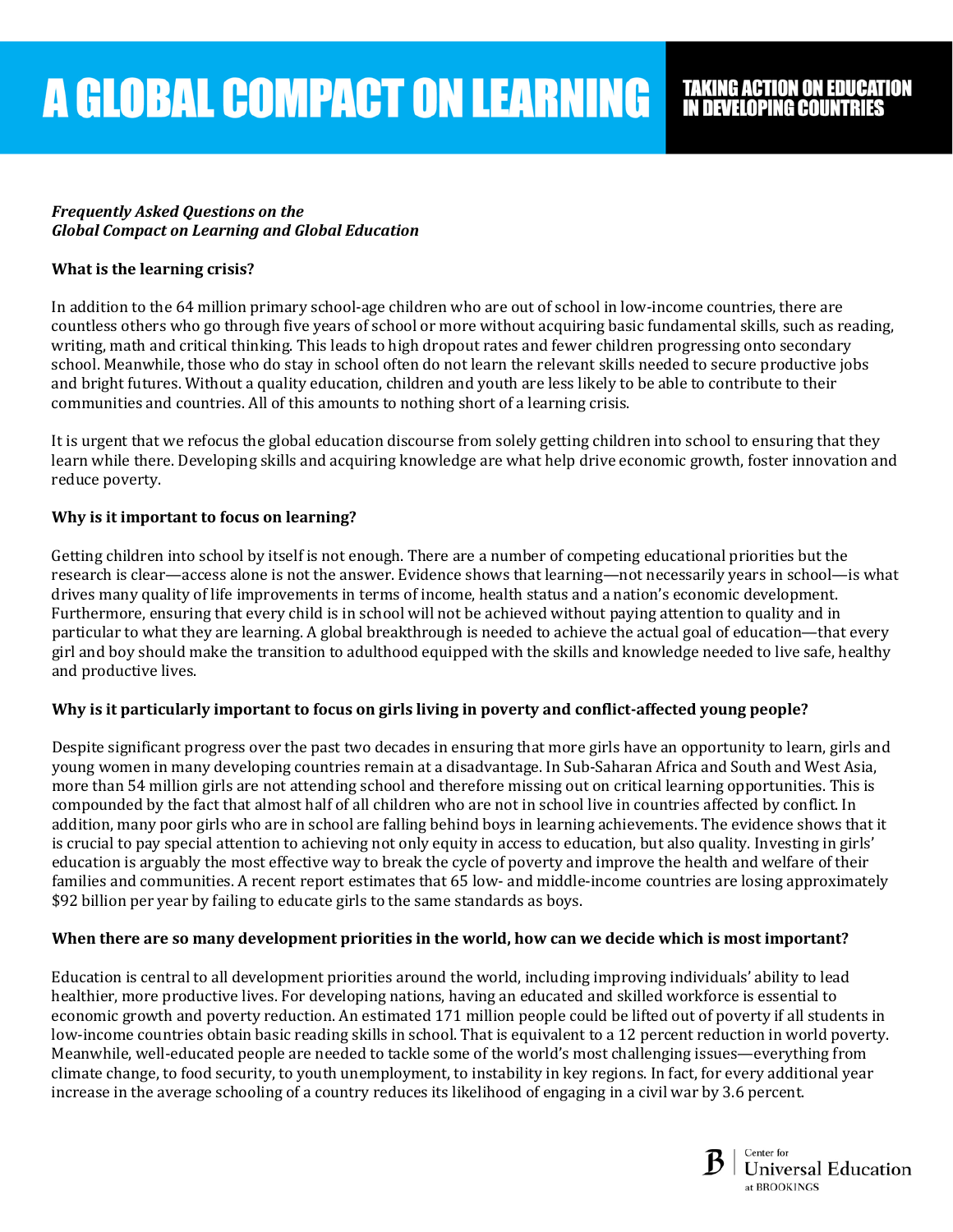# **A GLOBAL COMPACT ON LEARNING**

## **I thought we have made a lot of progress on education? Isn't it the most successful Millennium Development Goal (MDG)?**

Over the past decade, there has been remarkable progress in getting more children and youth into school, proving that mobilizing around a collective goal, such as the MDGs, has been an effective effort. The number of children not in primary school has fallen by 39 million since 1999. However, getting children into school is only the first step. There are still many challenges facing global education, particularly the quality of education and equity of access, leaving an unfinished agenda. With four years remaining to meet the MDGs and Education for All goals, the time is ripe for a renewal of international cooperation and re-doubling of efforts. It is important that we not lose momentum and build on past success to continue the charge forward to get all children and young people into school and ensure that they are learning.

# **How will the Global Compact on Learning align with the MDGs?**

Two of the MDGs—ensuring all children complete a full course of primary school and decreasing gender disparities in education—are inherently part of the Global Compact on Learning. Getting all children into school will not be achieved without paying attention to improving the quality of learning. Actions that help to improve learning outcomes also advance attainment goals. Meanwhile, there is a direct relationship between low learning levels and high dropout rates. While the past focus of these goals has been on getting kids into school, the Compact extends and deepens the MDGs to make learning itself an explicit priority. The Global Compact returns to the original intent of the Education for All goals, which formed the basis of the MDGs, and focuses squarely on the quality of education from early childhood through adulthood.

The Global Compact on Learning will build on the past success of the MDGs by focusing on the quality of education so that more kids start school, stay in school and complete school with the requisite skills and knowledge needed to live healthy, productive lives.

### **How do we ensure that all children and youth have access to quality learning opportunities that build relevant skills and knowledge?**

Recent data on education show that targeted attention to quality and equity are necessary to reach those most often left behind, including girls living in poverty and conflict-affected young people. Evidence points to a set of strategies that, combined with renewed global cooperation, could jumpstart education development so that all children and young people are prepared to lead safe, healthy and productive lives. These priorities include:

- Helping children get an early start on learning in life;
- Ensuring basic literacy and math skills are learned in the early years of school; and
- Giving youth educational opportunities after primary school to equip them with life and livelihood skills needed for a healthy and productive future.

# **What is the Global Compact on Learning?**

The Global Compact on Learning is a broad framework under which interested parties —governments of developing countries, donors, the private sector, civil society and the research community—are brought together to embrace, support and enact a policy agenda that focuses on access to quality and relevant learning opportunities for all children and youth, including those who are out of school. The goal of the Global Compact on Learning is to bring together a community of actors to take targeted actions that will build on the success of more children attending school, ensure previous mistakes are not repeated, put learning for all at the center, mobilize the energy and innovation of new